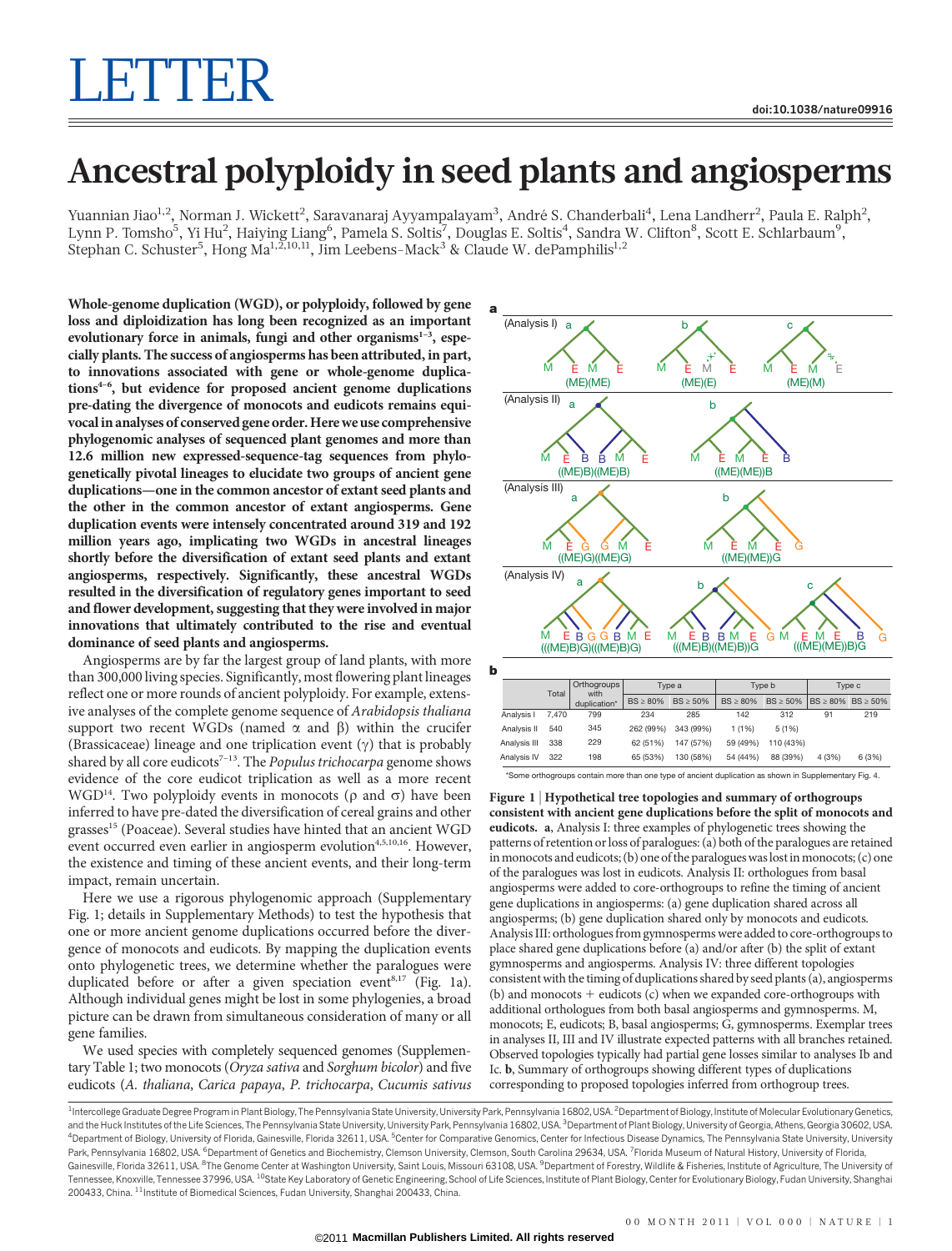and Vitis vinifera)) to construct gene families or subfamilies. One lycophyte (Selaginella moellendorffii) and one moss (Physcomitrella patens) were used as outgroups when dating gene duplications and potential WGDs that occurred before the monocot–eudicot divergence. In total, 77.03% of all protein-coding genes in the sequenced genomes were grouped in 31,433 multigene 'core-orthogroups'.We define orthogroups as clusters of homologous genes that derive from a single gene in the common ancestor of the focal taxa, and refer to orthogroups for the nine sequenced genomes as core-orthogroups. Of these, 7,470 coreorthogroups contain at least one monocot, one eudicot, and one Selaginella and/or Physcomitrella sequence. These core-orthogroups were used in our investigation of duplication events predating the divergence of monocots and eudicots.

We queried maximum-likelihood trees (MLTs) for each coreorthogroup for topologies indicative of shared duplications (Fig. 1a, analysis I). We filtered our gene trees (Supplementary Methods), requiring that at least one of the seven core species retained both paralogues following the inferred gene duplication event in a common monocot–eudicot ancestor (see Supplementary Data 1 for a list of orthogroups). For example, the MLT for orthogroup 1711 (DEADbox RNA helicase) contained duplicate genes in both monocots and eudicots whereas the MLTs for orthogroup 2312 (spermidine synthase) and orthogroup 396 (function unknown) showed that either one of the monocot or eudicot paralogues was lost after the divergence of monocots and eudicots (see exemplar trees in Supplementary Figs 2a, 3a and 4). On the basis of this conservative criterion, we identified a large number of core-orthogroups with shared duplication of monocots and eudicots (829 duplications in 799 core-orthogroups with bootstrap support (BS) greater than or equal to 50%; 474 duplications in 451 core-orthogroups with  $BS \ge 80\%$ ; Supplementary Data 2). These duplications occurred before the  $\gamma$  triplication<sup>9,13</sup> (which may be restricted to eudicots). As expected $9,13$ , many younger duplications within the sampled eudicot lineages were also observed on these trees (1,146 orthogroups surviving at least one eudicot-wide triplication  $(\gamma)$ , but for this study we focused on ancient duplications that occurred before the divergence of monocots and eudicots.

Additional homologues from basal angiosperms (Aristolochia, Liriodendron, Nuphar and Amborella; Supplementary Table 2) and gymnosperms (Pinus, Picea, Zamia, Cryptomeria and others; Supplementary Table 2) were added to 799 core-orthogroups to form expanded orthogroups<sup>18</sup>. These phylogenetically critical lineages increase gene sampling and provide better resolution of the timing of ancient duplications. By 'basal angiosperms' we mean the earliestbranching lineages of flowering plants that arose before the separation of monocots and eudicots. Before re-estimating gene trees for the expanded orthogroups, we added another quality control step to remove short or highly divergent unigenes (sequences produced from assembly of expressed-sequence-tag data sets; Supplementary Methods). After filtering, there remained 540 and 338 orthogroups with unigenes sampled from basal angiosperms and gymnosperms, respectively. Among these, 322 orthogroups contained unigenes from both basal angiosperms and gymnosperms (Fig. 1b).

For the 540 orthogroups with unigenes from basal angiosperms, the number of trees in which we identified an ancestral duplication before the origin of angiosperms<sup>19</sup> (Fig. 1a, analysis IIa) greatly exceeded the number in which we identified a shared duplication after the origin of angiosperms (Fig. 1a, analysis IIb). Inference of a duplication pre-dating the diversification of basal angiosperms (ancestral angiosperm duplication) was supported by 262 (BS  $\geq$  80%) or 343 (BS  $\geq$  50%) orthogroups, whereas only one ( $BS \ge 80\%$ ) or five ( $BS \ge 50\%$ ) orthogroups supported inference of a gene duplication just after the origin of the angiosperm crown group (Fig. 1b, analysis II). We also found only five orthogroups with a surviving duplication shared with some, but not all, sampled basal angiosperms. Although basal angiosperms are a grade (and not a clade), we represent them with a single line in Fig. 1a because the duplication signal is inclusive of all basal angiosperms.

Additional analyses of 338 orthogroups populated with unigenes of gymnosperms identified 62 (BS  $\geq$  80%) or 147 (BS  $\geq$  50%) trees containing a seed-plant-wide gene duplication and 59 ( $BS \ge 80\%$ ) or 110  $(BS \ge 50\%)$  trees with a later duplication shared only by angiosperms (Fig. 1b, analysis III). In addition, analyses of the 322 orthogroups expanded with orthologues from both basal angiosperms and gymnosperms also detected similar signals of the two ancient shared duplications:  $65 (BS \ge 80\%)$  or  $130 (BS \ge 50\%)$  trees showing an ancestral seed plant duplication (see exemplar tree in Supplementary Fig. 2b), and 54  $(BS \ge 80\%)$  or 88 ( $BS \ge 50\%$ ) trees supporting an ancestral angiosperm duplication (Supplementary Fig. 3b and Fig. 1b, analysis IV).

In summary, our conservative filtering procedure identified 799 trees with topologies suitable for testing hypotheses concerning the presence of ancient duplications. These trees provided overwhelming support for the presence of two groups of duplications, one in the common ancestor of all angiosperms and the other in the common ancestor of all seed plants. Several mechanisms could explain the concerted patterns of gene duplication revealed in the gene trees, including WGD or multiple segmental or chromosomal duplications. The most parsimonious interpretation of the existing data is ancient WGD. We performed divergence time analyses to investigate this hypothesis further.

If the proposed WGDs were real, the estimated dates for gene duplication events in independent gene trees would be expected to be similar. Alternatively, if the duplications were unrelated (that is, a collection of independent events), a uniform distribution of duplication times within the intervals between the origins of gymnosperms and angiosperms would be expected for the ancestral angiosperm duplicates or on the branch leading to seed plants for the ancestral seed plant duplicates. We calibrated 799 core-orthogroups supporting  $(BS \ge 50\%)$  ancient duplications before the separation of monocots and eudicots from analysis I and estimated the divergence times of 860 nodes in 774 core-orthogroups using the program R8S (Supplementary Methods).

We then analysed the distribution of the inferred duplication times using a Bayesian method that assigned divergence time estimates to classes specified by a mixture model<sup>20</sup>. The distribution of duplication times was bimodal, with peaks  $192 \pm 2$  (95% confidence interval) and  $319 \pm 3$  million years (Myr) ago. Dates were clustered in two relatively short time intervals, suggesting that these duplications were not uniformly distributed (Fig. 2a). Furthermore, we also analysed the 499



Figure 2 <sup>|</sup> Age distribution of ancient duplications shared by monocots and eudicots. a, The inferred divergence times for 866 ancestral duplication nodes in 779 core-orthogroups ( $BS \ge 50\%$ ) were analysed by EMMIX to determine whether these duplications occurred randomly over time or within some small time frame. Each component is written as 'colour/mean molecular timing/ proportion' where 'colour' is the component (curve) colour and 'proportion' is the percentage of duplication nodes assigned to the identified component. There are two statistically significant components: blue/192 (Myr ago)/0.48 and yellow/319/0.52. b, When we required the bootstrap support of the monocot + eudicot duplication to be greater than or equal to 80%, there were 504 nodes in 439 core-orthogroups for analysis of the inferred divergence times by EMMIX. Two statistically significant components were identified: blue/210/0.43 and yellow/321/0.57.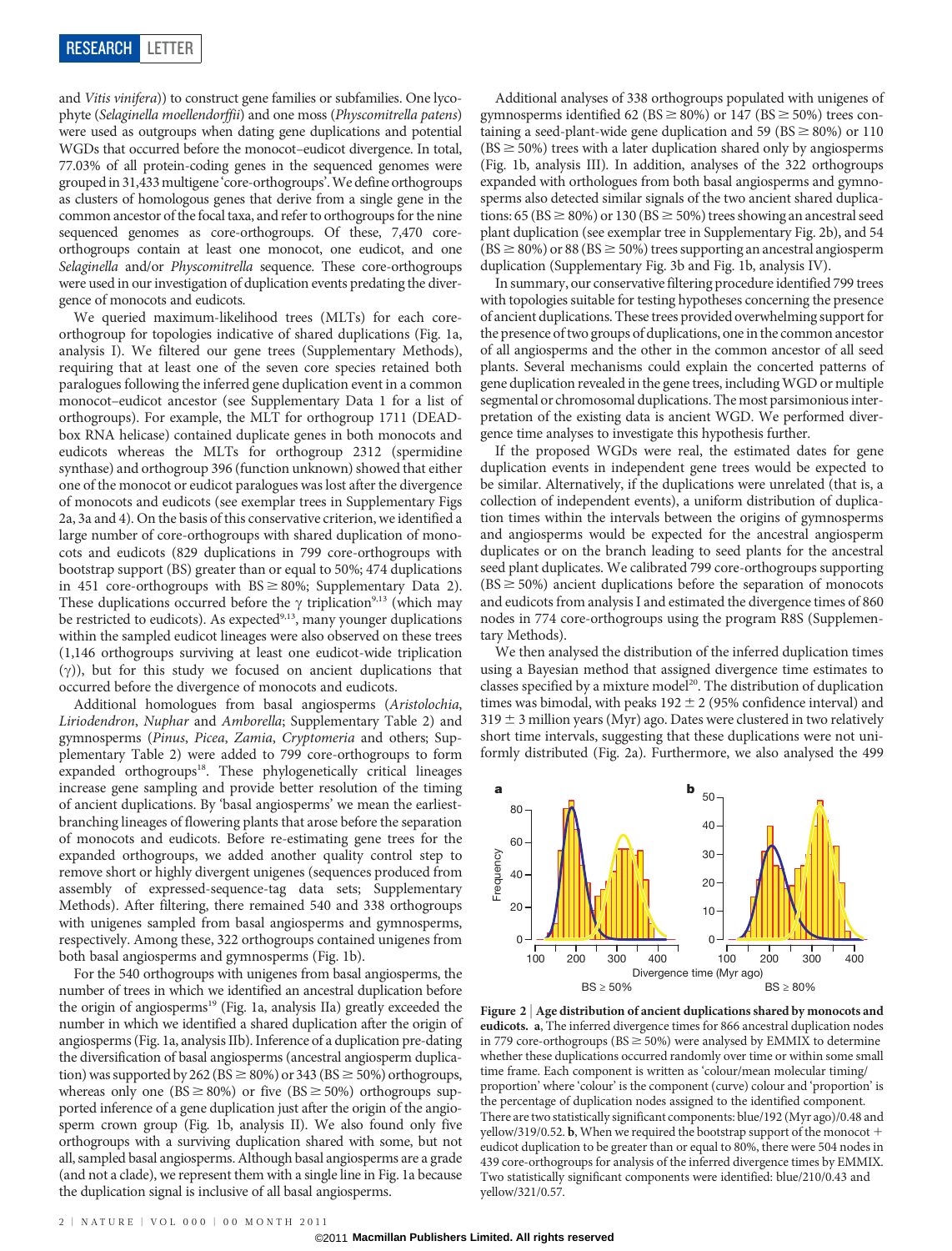nodes with ancient duplications in 435 orthogroups with  $BS \ge 80\%$ (Fig. 2b) and found a similar distribution pattern (two components:  $210 \pm 4$  and  $321 \pm 4$  Myr ago).

We then examined the age distribution of ancient duplications restricted only to orthogroups in analysis III that had been populated with nearly full-length gymnosperm unigenes. Among the 338 orthogroups with inferred absolute dates, there are 110 ( $BS \ge 50\%$ ; 59 with  $BS \ge 80\%$ ) that place a duplication on the angiosperm branch after divergence from gymnosperms. The distribution of duplication times inferred from these orthogroups showed one significant peak  $(234 \pm 9 \text{ or } 236 \pm 9 \text{ Myr ago};$  Supplementary Fig. 5a, b). The most recent common ancestor of extant angiosperms existed has been dated to 130-190 Myr ago<sup>19,21</sup>. Therefore, the identified duplication event occurred before the radiation of extant angiosperms, which agrees with the results from phylogenetic analysis (Fig. 1b, analysis II). An additional analysis was restricted to those  $147$  (BS  $\geq$  50%) or 62  $(BS \ge 80\%)$  orthogroups (Fig. 1b, analysis IIIa) that contained a seed-plant-wide duplication based on phylogenetic analysis. The mixture model analysis identified only one significant component for the distribution of duplication times (349  $\pm$  3 or 347  $\pm$  4 Myr ago; Supplementary Fig. 5c, d), which was older than the ancestral node for extant seed plants<sup>22</sup> ( $\sim$ 310 Myr ago). Thus, both molecular dating and phylogenetic analyses support another ancient genome-wide duplication shared by all extant seed plants (Fig. 3). Distributions of synonymous site divergence for duplicated genes and synteny analyses also support this conclusion (Supplementary Discussion).

Gene duplication provides raw genetic material for the evolution of functional novelty. WGD in ancient seed plants would have generated duplicate copies of every gene, some of which could have had crucial roles in the origin of phenotypic novelty and, ultimately, in the origin and rapid diversification of the angiosperms. Although those genes retained as duplicates from the ancestral WGDs represent all functional categories, there is an overabundance of retained duplicate genes from several functional categories, including transferases and binding proteins, transcription factors and protein kinases (Supplementary Fig.

6 and Supplementary Data 3). These categories are significantly enriched for orthogroups surviving the monocot–eudicot duplication described in analysis I and for orthogroups surviving pre-angiosperm and/or pre-seed-plant duplications in analysis III. These results are consistent with patterns of gene retention following the more recent WGDs in the Arabidopsis lineage (ref. 23 and references therein), and WGD in vertebrates<sup>24</sup>, supporting the interpretation that the concurrent duplications observed here are products of WGD. Taken together, these patterns suggest that the tendency for some types of gene duplicates to be retained following polyploidy has been a common feature of the post-WGD diploidization process throughout the evolutionary history of plants.

One subset of duplicated genes that could have contributed to ancient seed plant and angiosperm innovations includes those that have special roles in reproduction and flower development. In this study, we identified 35 orthogroups involved in flower developmental pathways with at least one ancient duplication event before the divergence of monocots and eudicots (Supplementary Table 3). For example, orthogroup 361 (containing Arabidopsis PHYTOCHROME genes), which includes regulators of flowering time<sup>25</sup> and seed germination<sup>26</sup>, retained duplicate genes following two putative WGDs pre-dating the origin of angiosperms and seed plants, respectively, consistent with a published phylogeny for the PHYTOCHROME gene family<sup>27</sup>. Other published gene family phylogenies also suggested common patterns of gene duplication, hinting at the genome-scale duplications seen here. For example, TIR1/AFB has experienced an ancient duplication before the diversification of extant angiosperms<sup>28</sup>. Phylogenetic analyses of the ZINC FINGER HOMEOBOX (ZHD) family<sup>29</sup>, the HD-ZIP III gene family<sup>30</sup>, and MADS-box genes (Supplementary Discussion) show duplication patterns consistent with WGDs pre-dating the origin of angiosperms and seed plants. Hence, these previous studies of individual genes or gene families bolster our conclusions based on a genome-wide survey of thousands of genes, and identify some of the many genes derived from these duplications that could potentially have had important roles in seed plant and angiosperm evolution.



Figure 3 <sup>|</sup> Ancestral polyploidy events in seed plants and angiosperms. Two ancestral duplications identified by integration of phylogenomic evidence and molecular time clock for land plant evolution. Ovals indicate the generally accepted genome duplications identified in sequenced genomes (see text). The diamond refers to the triplication event probably shared by all core eudicots. Horizontal bars denote confidence regions for ancestral seed plant WGD and ancestral angiosperm WGD, and are drawn to reflect upper and lower bounds of mean estimates from Fig. 2 (more orthogroups) and Supplementary Fig. 5 (more taxa). The photographs provide examples of the reproductive diversity of

eudicots (top row, left to right: Arabidopsis thaliana, Aquilegia chrysantha, Cirsium pumilum, Eschscholzia californica), monocots (second row, left to right: Trillium erectum, Bromus kalmii, Arisaema triphyllum, Cypripedium acaule), basal angiosperms (third row, left to right: Amborella trichopoda, Liriodendron tulipifera, Nuphar advena, Aristolochia fimbriata), gymnosperms (fourth row, first and second from left: Zamia vazquezii, Pseudotsuga menziesii) and the outgroups Selaginella moellendorfii (vegetative; fourth row, third from left) and Physcomitrella patens (fourth row, right). See Supplementary Table 4 for photo credits.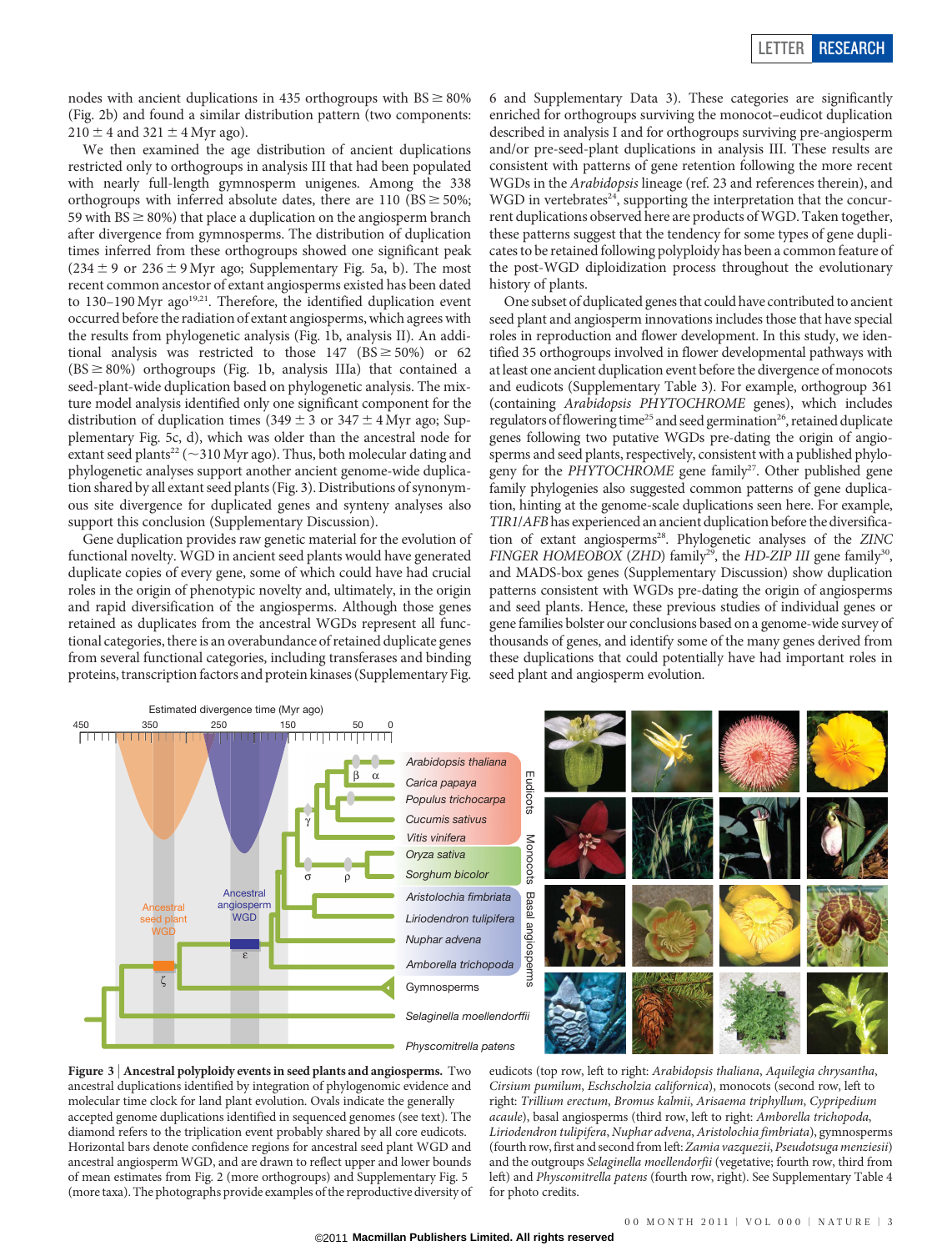### METHODS SUMMARY

Phylogenetic analysis. We used the OrthoMCL method to construct a set of coreorthogroups. All orthogroup amino-acid alignments were generated with MUSCLE and then trimmed by removing poorly aligned regions using TRIMAL 1.2. Additional sorted unigene sequences for the core-orthogroups (retrieved with HaMStR) were aligned at the amino-acid level into the existing nine species' full alignments (before trimming) using CLUSTALX 1.8. After trimming, each unigene sequence was checked and removed from the alignment if the sequence contained less than 70% alignment length. Corresponding DNA sequences were then forced onto the amino-acid alignment using custom Perl scripts and used for subsequent phylogenetic analysis. Maximum-likelihood analyses were conducted using RAXML, version 7.2.1, searching for the best MLT with the GTRGAMMA model, which represents an acceptable trade-off between speed and accuracy (RAXML 7.0.4 manual).

Molecular dating analyses and 95% confidence intervals. The divergence time of the two paralogous clades derived from each duplication was estimated from the best maximum-likelihood topologies under the assumption of a relaxed molecular clock by applying a semi-parametric penalized likelihood approach using a truncated Newton optimization algorithm as implemented in the program R8S. The smoothing parameter was determined by cross-validation. Dating constraints are described in Methods. The EMMIX software package was used to fit a mixture model of multivariate normal or t-distributed components to a given data set. For each significant component identified by EMMIX, the 95% confidence interval of the mean date estimate was then calculated.

Full Methods and any associated references are available in the online version of the paper at [www.nature.com/nature.](www.nature.com/nature)

#### Received 29 August 2010; accepted 10 February 2011. Published online 10 April 2011.

- 1. Ohno, S. Evolution by Gene Duplication (Springer, 1970).
- 2. Lynch, M. The Origins of Genome Architecture (Sinauer, 2007).<br>3. Edger P. P. & Pires, L.C. Gene and genome duplications: the Edger, P. P. & Pires, J. C. Gene and genome duplications: the impact of dosagesensitivity on the fate of nuclear genes. Chromosome Res. 17, 699-717 (2009).
- 4. De Bodt, S., Maere, S. & Van de Peer, Y. Genome duplication and the origin of angiosperms. Trends Ecol. Evol. 20, 591–597 (2005).
- 5. Soltis, D. E., Bell, C. D., Kim, S. & Soltis, P. S. Origin and early evolution of angiosperms. Ann. NY Acad. Sci. 1133, 3–25 (2008).
- 6. Fawcett, J. A., Maere, S. & Van de Peer, Y. Plants with double genomes might have had a better chance to survive the Cretaceous-Tertiary extinction event. Proc. Natl Acad. Sci. USA 106, 5737-5742 (2009).
- 7. Lyons, E. et al. Finding and comparing syntenic regions among Arabidopsis and the outgroups papaya, poplar, and grape: CoGe with rosids. Plant Physiol. 148, 1772–1781 (2008).
- 8. Bowers, J. E., Chapman, B. A., Rong, J. & Paterson, A. H. Unravelling angiosperm genome evolution by phylogenetic analysis of chromosomal duplication events. Nature 422, 433-438 (2003).
- 9. Jaillon, O. et al. The grapevine genome sequence suggests ancestral hexaploidization in major angiosperm phyla. Nature 449, 463-467 (2007).
- 10. Vision, T. J., Brown, D. G. & Tanksley, S. D. The origins of genomic duplications in Arabidopsis. Science 290, 2114-2117 (2000).
- 11. Barker, M. S., Vogel, H. & Schranz, M. E. Paleopolyploidy in the Brassicales: analyses of the Cleome transcriptome elucidate the history of genome duplications in Arabidopsis and other Brassicales. Genome Biol. Evol. 1, 391-399 (2009).
- 12. Tang, H. et al. Synteny and collinearity in plant genomes. Science 320, 486-488 (2008).
- 13. Tang, H. et al. Unraveling ancient hexaploidy through multiply-aligned angiosperm
- gene maps. Genome Res. 18, 1944–1954 (2008). 14. Tuskan, G. A. et al. The genome of black cottonwood, Populus trichocarpa (Torr. & Gray). Science 313, 1596-1604 (2006).
- 15. Tang, H., Bowers, J. E., Wang, X. & Paterson, A. H. Angiosperm genome comparisons reveal early polyploidy in the monocot lineage. Proc. Natl Acad. Sci. USA 107, 472–477 (2010).
- 16. Cui, L. et al. Widespread genome duplications throughout the history of flowering plants. Genome Res. 16, 738–749 (2006).
- 17. Blomme, T. et al. The gain and loss of genes during 600 million years of vertebrate evolution. Genome Biol. 7, R43 (2006).
- 18. Ebersberger, I., Strauss, S. & von Haeseler, A. HaMStR: profile hidden Markov model based search for orthologs in ESTs. BMC Evol. Biol. 9, 157 (2009).
- 19. Moore, M. J., Bell, C. D., Soltis, P. S. & Soltis, D. E. Using plastid genome-scale data to resolve enigmatic relationships among basal angiosperms. Proc. Natl Acad. Sci. USA 104, 19363–19368 (2007).
- 20. McLachlan, G., Peel, D., Basford, K. E. & Adams, P. The EMMIX algorithm for the fitting of normal and t-components. J. Stat. Softw. 4, i02 (1999).
- 21. Bell, C. D., Soltis, D. E. & Soltis, P. S. The age of the angiosperms: a molecular timescale without a clock. Evolution 59, 1245-1258 (2005).
- 22. Schneider, H. et al. Ferns diversified in the shadow of angiosperms. Nature 428. 553–557 (2004).
- 23. Freeling, M. Bias in plant gene content following different sorts of duplication: tandem, whole-genome, segmental, or by transposition. Annu. Rev. Plant Biol. 60, 433–453 (2009).
- Kassahn, K. S., Dang, V. T., Wilkins, S. J., Perkins, A. C. & Ragan, M. A. Evolution of gene function and regulatory control after whole-genome duplication: comparative analyses in vertebrates. Genome Res. 19, 1404-1418 (2009)
- 25. Devlin, P. F., Patel, S. R. & Whitelam, G. C. Phytochrome E influences internode elongation and flowering time in Arabidopsis. Plant Cell 10, 1479-1487 (1998).
- 26. Dechaine, J. M., Gardner, G. & Weinig, C. Phytochromes differentially regulate seed germination responses to light quality and temperature cues during seed maturation. Plant Cell Environ. 32, 1297–1309 (2009).
- 27. Mathews, S., Burleigh, J. G. & Donoghue, M. J. Adaptive evolution in the photosensory domain of phytochrome A in early angiosperms. Mol. Biol. Evol. 20, 1087–1097 (2003).
- 28. Parry, G. et al. Complex regulation of the TIR1/AFB family of auxin receptors. Proc. Natl Acad. Sci. USA 106, 22540–22545 (2009).
- 29. Hu, W., dePamphilis, C. W. & Ma, H. Phylogenetic analysis of the plant-specific zinc finger-homeobox and mini zinc finger gene families. J. Integr. Plant Biol. 50, 1031–1045 (2008).
- 30. Prigge, M. J. & Clark, S. E. Evolution of the class III HD-Zip gene family in land plants. Evol. Dev. 8, 350–361 (2006).

Supplementary Information is linked to the online version of the paper at <www.nature.com/nature>.

Acknowledgements This work was supported primarily by NSF Plant Genome Research Program (DEB 0638595, The Ancestral Angiosperm Genome Project) and in part by the Department of Biology and by the Huck Institutes of Life Sciences of the Pennsylvania State University. H.M. was also supported by funds from Fudan University. We thank J. Carlson, M. Frohlich, S. DiLoretto, L. Warg, S. Crutchfield, C. Johnson, N. Naznin, X. Zhou, J. Duarte, B. J. Bliss, J. Der and E. Wafula for help and discussion, D. Stevenson and C. Schultz for Zamia samples, J. McNeal, S. Kim and M. Axtell for photographs, and all the members of The Genome Center at Washington University production team, especially L. Fulton, K. Delehaunty and C. Fronick.

Author Contributions Y.J. and C.W.d. designed the study and Y.J. performed the principal data analyses. A.S.C., L.L., P.E.R., Y.H., S.E.S. and H.L. prepared tissues, RNAs, and/or libraries. S.W.C., L.P.T. and S.C.S. generated sequence data. S.A. and J.L.-M. performed the Ancestral Angiosperm Genome Project transcriptome assemblies and MAGIC database construction. Y.J. and C.W.d. drafted the manuscript, and N.J.W., A.S.C., L.L. P.E.R., P.S.S., D.E.S., H.M. and J.L-M. contributed to the planning and discussion of the research and the editing of the manuscript. All authors contributed to and approved the final manuscript.

Author Information Alignments and phylogenetic trees have been deposited in Dryad with package identifier doi:10.5061/dryad.8546. Reprints and permissions information is available at<www.nature.com/reprints>. The authors declare no competing financial interests. Readers are welcome to comment on the online version of this article at [www.nature.com/nature.](www.nature.com/nature) Correspondence and requests for materials should be addressed to C.W.d. [\(cwd3@psu.edu\)](mailto:cwd3@psu.edu).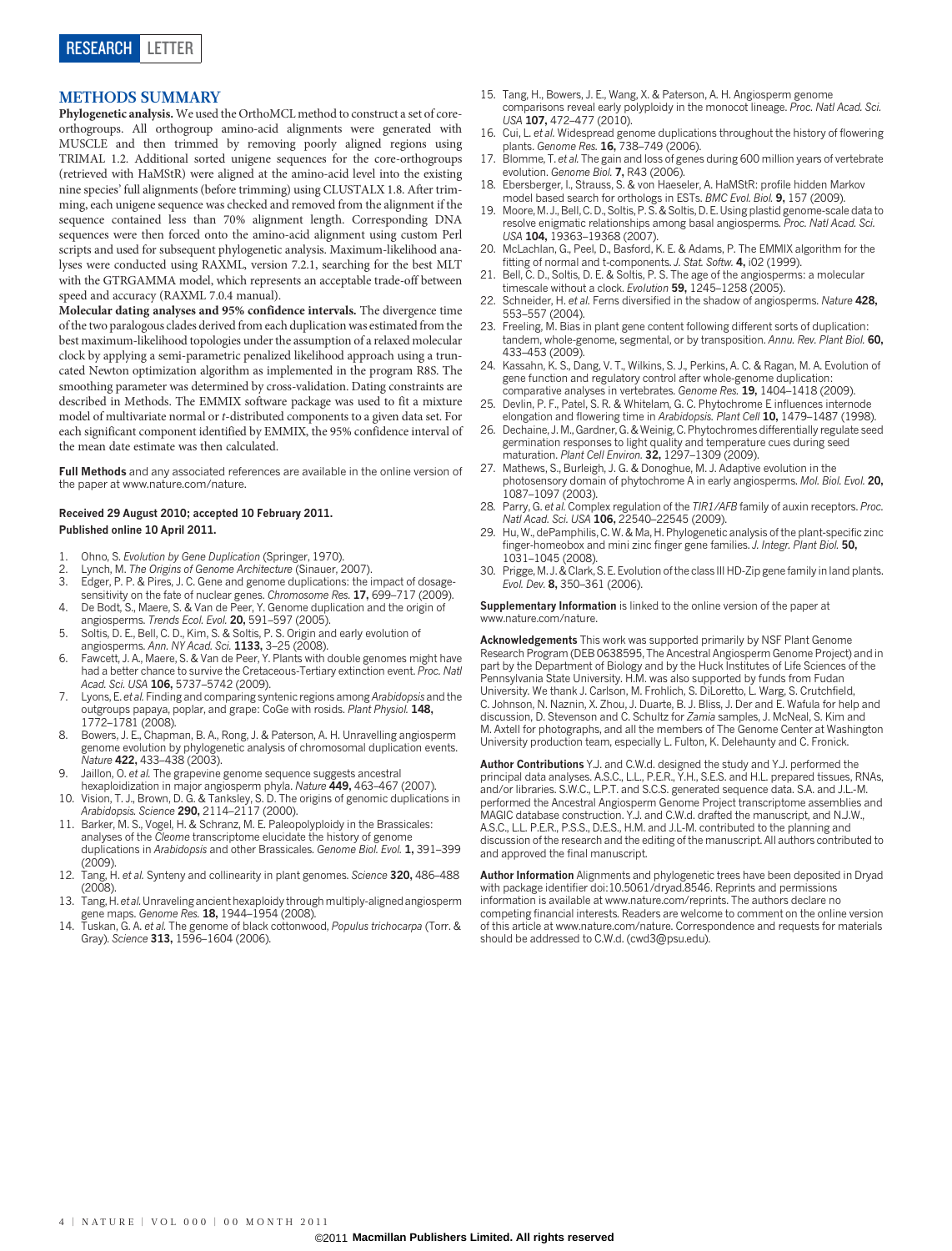### **METHODS**

Detection of ancient WGD events. Several methodologies have been proposed and widely used to detect the signature of genome duplication. Identification of large syntenic blocks of genes within genomes provides strong evidence to support genome duplication<sup>7,8</sup>. The timing of WGDs is inferred through cross-species genome comparisons, but extensive genome rearrangements and gene loss reduce the size of syntenic blocks over time and obscure identification of ancient pre- $\gamma$ WGD<sup>31,32</sup>. Another approach is to estimate the age distribution of paralogous gene pairs, where synonymous site divergence  $(K_s)$  or non-synonymous site divergence  $(K_a)$  is used as a proxy for the age of the duplication event<sup>4,10,16,33</sup>. However, this method may be confounded by excessive gene loss, concentration of duplicate pair estimates on more recent nodes, saturation of  $K_s$  between older paralogue pairs, and molecular rate heterogeneity among lineages, gene families or even genes. For example, the  $\beta$  and  $\gamma$  GWDs inferred in analyses of syntenic blocks were not evident in a  $K_s$  plot for Arabidopsis paralogue pairs<sup>13,33,34</sup>. Therefore, both methods present challenges to inferring ancient genome duplications that may have occurred close to or well before the origin of angiosperms. For this reason, we used phylogenomic analyses to identify ancient gene duplications that occurred before monocots and dicots, and evaluated their phylogenetic timing and estimated age to identify whether there were temporal concentrations of gene duplications (Supplementary Fig. 1).

Phylogenetic analysis. The OrthoMCL method<sup>35</sup> was used to construct a set of core-orthogroups based on protein similarity graphs. This approach has been shown to yield fewer false positives than other methods<sup>36</sup>, which is critical for this study. If genes from outside the core-orthogroup in question (false positives) are included in the analysis, the core-orthogroup could be incorrectly scored as retaining ancient duplicates. All orthogroup amino-acid alignments were generated with MUSCLE using default parameters<sup>37</sup>. The multiple sequence alignments were trimmed by removing poorly aligned regions using TRIMAL 1.2 with the option 'automated1<sup>'38</sup>. Additional sorted unigene sequences for the core-orthogroups (retrieved with HaMStR) were aligned at the amino-acid level into the existing 11 species' full alignments (before trimming) using CLUSTALX 1.839. After trimming, each unigene sequence was checked and removed from the alignment if the sequence contained less than 70% alignment coverage. Corresponding DNA sequences were then forced onto the amino-acid alignment using custom Perl scripts and used for subsequent phylogenetic analysis. Maximum-likelihood analyses were conducted using RAXML, version 7.2.1<sup>40,41</sup>, invoking a rapid bootstrap (100 replicates) analysis and search for the best-scoring MLT with the general time-reversible model of DNA sequence evolution with gamma-distributed rate heterogeneity (the GTRGAMMA model, which represents an acceptable trade-off between speed and accuracy; RAXML 7.0.4 manual) in a single program run. Alignments and phylogenetic trees are deposited at [http://dx.doi.org/10.5061/](http://dx.doi.org/10.5061/dryad.8546) [dryad.8546](http://dx.doi.org/10.5061/dryad.8546), and Perl scripts are available on request from C.W.d.

Scoring gene duplications. By carefully interpreting all of the trees, duplication events were identified in rooted trees using Physcomitrella genes (or Selaginella if there were no Physcomitrella genes in the orthogroup) as outgroup sequences. Three relevant bootstrapvaluesweretakenintoaccountwhenevaluatingsupportforaparticularduplication. For example, given a topology of (((M1E1)bootstrap1,(M2E2)bootstrap2)bootstrap3), bootstrap1 and bootstrap2 are the bootstrap values supporting the M1E1 clade and the M2E2 clade, respectively, and bootstrap3 is the bootstrap value supporting the large clade including M1E1 and M2E2. A monocot–eudicot duplication supported by 50% (or 80%) means thatbootstrap3andatleastoneof thebootstrap1andbootstrap2valuesaregreater than or equal to 50% (or 80%). When basal angiosperm and/or gymnosperm genes were added, bootstrap1 and bootstrap2 were evaluated for nodes subtending  $ME + B(Fig. 1a)$ , whereas bootstrap3 was evaluated for the node subtending the large clade including the angiosperm-wide or seed-plant-wide duplications.

Gene tree estimation may be susceptible to long-branch attraction, particularly with sparse taxon sampling (that is, sparse gene sampling in the gene tree context) or when there is mis-specification of the model of molecular evolution used for phylogenetic reconstruction<sup>42,43</sup>, leading to erroneous conclusions of topology. For example, an orthogroup with the phylogenetic pattern ((Oryza, Populus)(Arabidopsis)) is consistent with a gene duplication shared by monocots and eudicots, with subsequent paralogue losses in both monocot and eudicot lineages (Fig. 1a, analysis Ib). Alternatively, it is possible that the Arabidopsis gene was especially divergent and therefore was placed as sister to the Oryza–Populus pair owing to long-branch attraction. Distinguishing between these alternative explanations canbefacilitated byincreased gene sampling to  $\mathrm{split}$  long branches  $\!43}$  . Moreover, inference of gene duplication may be ambiguous if all taxa are represented by a single gene in a given gene tree (as in the example above). With these considerations in mind, we filtered our gene trees, requiring that at least one of the seven core species has retained both paralogues following the inferred gene duplication event in a common monocot–eudicot ancestor. Therefore, an example of the smallest possible gene tree with a monocot-eudicot duplication would be (((Oryza, Vitis)(Vitis))Selaginella). On the basis of these criteria, we scored each orthogroup with

or without ancient duplications, and counted the total number of orthogroups supporting eachhypothesisillustratedin Fig.1a.SupplementaryData2details thenumber of duplication of each type scored for every orthogroup.

Finite mixture models of genome duplications. To explore the timing of genome duplication events, the inferred distribution of divergence times was fitted to a mixture model comprising several component distributions in various proportions. The EMMIX software<sup>20</sup> can be used to fit a mixture model of multivariate normal or t-distributed components to a given data set [\(http://www.maths.uq.](http://www.maths.uq.edu.au/~gjm/emmix/emmix.html) edu.au/ $\sim$ [gjm/emmix/emmix.html](http://www.maths.uq.edu.au/~gjm/emmix/emmix.html)). The mixed populations were modelled with one to four components. The EM algorithm was repeated 100 times with random starting values, as well as ten times with  $k$ -mean starting values. The best mixture model was identified using the Bayesian information criterion.

Molecular dating analyses and 95% confidence intervals. The best maximumlikelihood topology for the core-orthogroups or orthogroups was used for divergence time analyses. The divergence time of the two paralogous cladeswas estimated under the assumption of a relaxed molecular clock by applying a semi-parametric penalized likelihood approach using a truncated Newton optimization algorithm as implemented in the program R8S<sup>44</sup>. The smoothing parameter was determined by cross-validation. We used the following dates in our estimation procedure: minimum age of 400 Myr and maximum age of 450 Myr for the divergence of P. patens<sup>45</sup>, a fixed constraint age of 400 Myr for the divergence of S. moellendorffii<sup>46</sup>, a minimum age of 309 Myr for crown-group seed plants<sup>47</sup> (this constraint was used only in analyses reported in Supplementary Fig. 5), a minimum age of 125 Myr for the divergence of monocots and eudicots<sup>48</sup>, and a maximum age of 125 Myr for the origin of rosids<sup>48</sup>. We required that trees pass both the cross-validation procedure and provide estimates of the age of the duplication node. The inferred divergence times were then analysed by EMMIX. For each significant component identified by EMMIX, the 95% confidence interval of the mean was then calculated.

Calculation of  $K<sub>s</sub>$ . Paralogous pairs of sequences were identified from best reciprocal matches in all-by-all BLASTN searches. Only protein sequences more than 200 base pairs in length were used for  $K_s$  calculations. Translated sequences of unigenes generated by ESTSCAN were aligned using MUSCLE 3.6<sup>37</sup>. Nucleotide sequences were then forced to fit the amino-acid alignments using PAL2NAL<sup>49</sup>. The  $K_s$  (also known as  $D_s$ ) values were calculated using a simplified version of the Goldman-Yang maximum-likelihood method<sup>50</sup> implemented in the 'codeml' package of PAML<sup>51</sup>. The  $K_s$  frequency in each interval size of 0.05 within the range [0, 3.0] was plotted.

Gene ontology enrichment for orthogroups with ancient duplication. Gene ontology (GO) annotations of orthogroups with early ancient duplications were compared with orthogroups that did not have such duplications, to test for enrichment of GO terms<sup>52</sup>. Arabidopsis GO slim terms were downloaded and assigned to orthogroups directly if the orthogroup included Arabidopsis genes. Otherwise, we searched representative InterPro domains using INTERPROSCAN<sup>53</sup>. Then GO annotations were assigned to the orthogroups using InterPro2GO mapping. Subsequently, all GO annotations were mapped to GO slim categories using the 'map2slim' script. Finally, we evaluated statistical differences in enrichment of GO slim terms using agriGO by Fisher's exact test and the Yekutieli (false-discovery rate under dependency) multi-test adjustment method $^{54}$ .

- 31. Buggs, R. J. et al. Gene loss and silencing in Tragopogon miscellus (Asteraceae): comparison of natural and synthetic allotetraploids. Heredity 103, 73-81 (2009).
- 32. Vandepoele, K., Simillion, C. & Van de Peer, Y. Detecting the undetectable: uncovering duplicated segments in Arabidopsis by comparison with rice. Trends Genet. **18,** 606-608 (2002).
- 33. Blanc, G. & Wolfe, K. H. Widespread paleopolyploidy in model plant species inferred from age distributions of duplicate genes. Plant Cell 16, 1667-1678 (2004).
- 34. Van de Peer, Y., Fawcett, J. A., Proost, S., Sterck, L. & Vandepoele, K. The flowering world: a tale of duplications. Trends Plant Sci. 14, 680-688 (2009).
- 35. Li, L., Stoeckert, C. J. Jr & Roos, D. S. OrthoMCL: identification of ortholog groups for eukaryotic genomes. Genome Res. 13, 2178-2189 (2003).
- 36. Proost, S. et al. PLAZA: a comparative genomics resource to study gene and genome evolution in plants. Plant Cell 21, 3718-3731 (2009).
- 37. Edgar, R. C. MUSCLE: multiple sequence alignment with high accuracy and high throughput. Nucleic Acids Res. 32, 1792-1797 (2004).
- 38. Capella-Gutierrez, S., Silla-Martinez, J. M. & Gabaldon, T. TrimAl: a tool for automated alignment trimming in large-scale phylogenetic analyses. Bioinformatics 25, 1972–1973 (2009).
- 39. Thompson, J. D., Gibson, T. J. & Higgins, D. G. Multiple sequence alignment using ClustalW and ClustalX. Curr. Protoc. Bioinf. 2.3.1–2.3.22 (2002).
- 40. Stamatakis, A., Ludwig, T. & Meier, H. RAxML-III: a fast program for maximum likelihood-based inference of large phylogenetic trees. Bioinformatics 21, 456-463 (2005).
- 41. Stamatakis, A. RAxML-VI-HPC: maximum likelihood-based phylogenetic analyses with thousands of taxa and mixed models. Bioinformatics 22, 2688-2690 (2006).
- 42. Felsenstein, J. Cases in which parsimony or compatibility methods will be positively misleading. Syst. Zool. 27, 401-410 (1978).